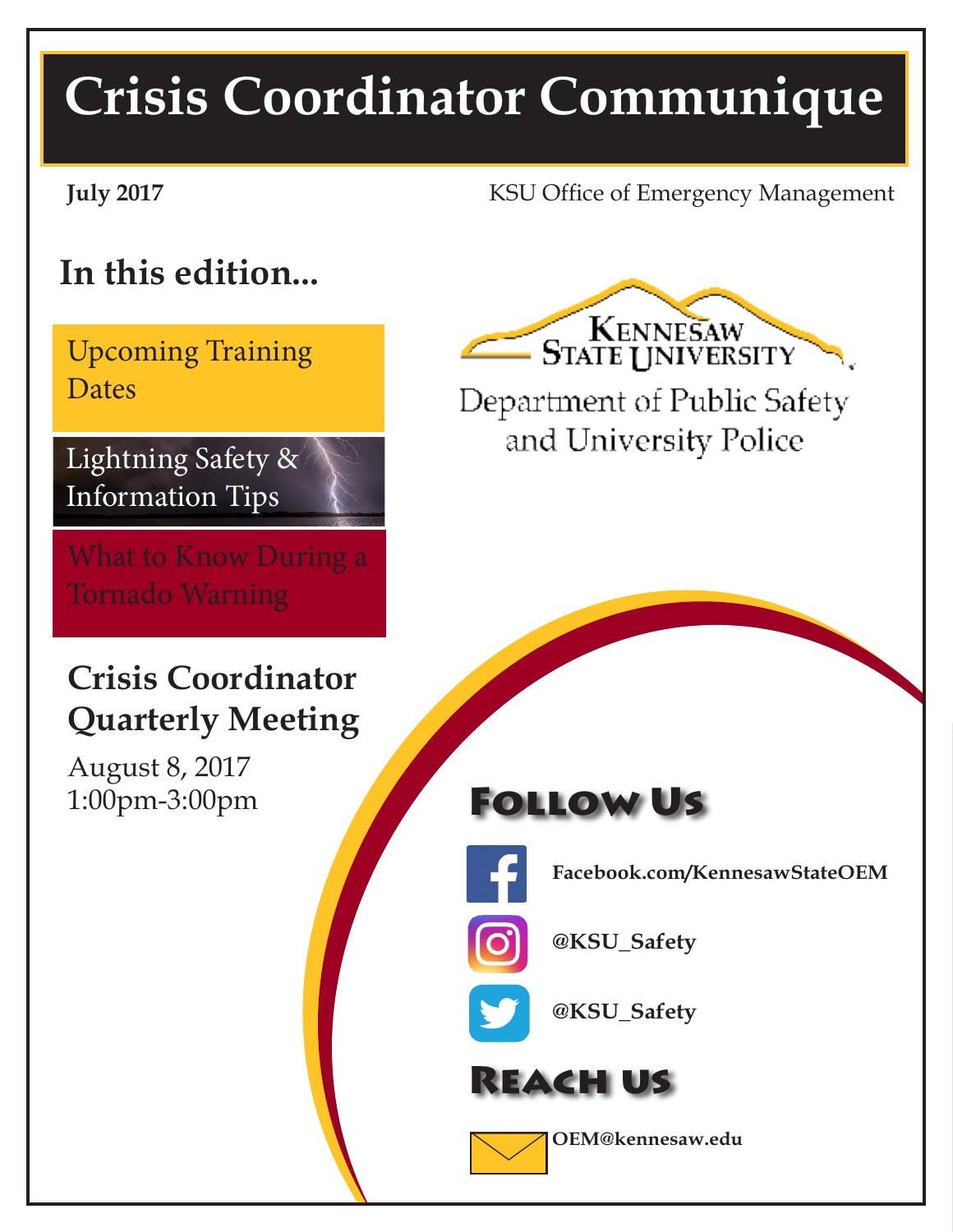# **Mark your calendar for these upcoming training dates**

**Safety Abroad** Kennesaw Campus (KHE1301) 7/11/2017 1:30pm– 3:30pm

**Personal Disaster Preparedness** Marietta Campus (Buidling D104) 7/12/2017 10:30am – 12:30pm

**Advanced Radio Class** Marietta Campus (Norton Hall Police Training Room) 7/25/2017 10:00am – 11:30am

**Basic Crisis Coordinator** Marietta Campus (Building J159) 7/25/2017 12:00pm – 4:00pm Kennesaw Campus (CP312) 8/3/2017 12:00pm – 4:00pm

**Bomb Threat Management** Kennesaw Campus (KHE1103) 8/10/2017 12:00pm – 2:00pm

**Students in Conflict** Kennesaw Campus (ECF22) 8/15/2017 12:30pm-2:15pm Marietta Campus (Building J157) 8/18/2017 12:00pm- 1:45 pm

**Concealed Weapon Detection** Kennesaw Campus (CL1009) 8/23/2017 9:00a m– 12:00pp (Information not available, class to be loaded onto GEMA Training Registration System)

**Campus Fire Safety** Marietta Campus (Building J131) 8/25/2017 10:00am- 12:00 pp

**Suspicious Behavior and Reporting** Kennesaw Campus (ECF131) 9/11/2017 10:30am – 12:00pm

**Critical Incident Stress Management** Kennesaw Campus (CP312) 10/12/2017 11:00am – 12:00pm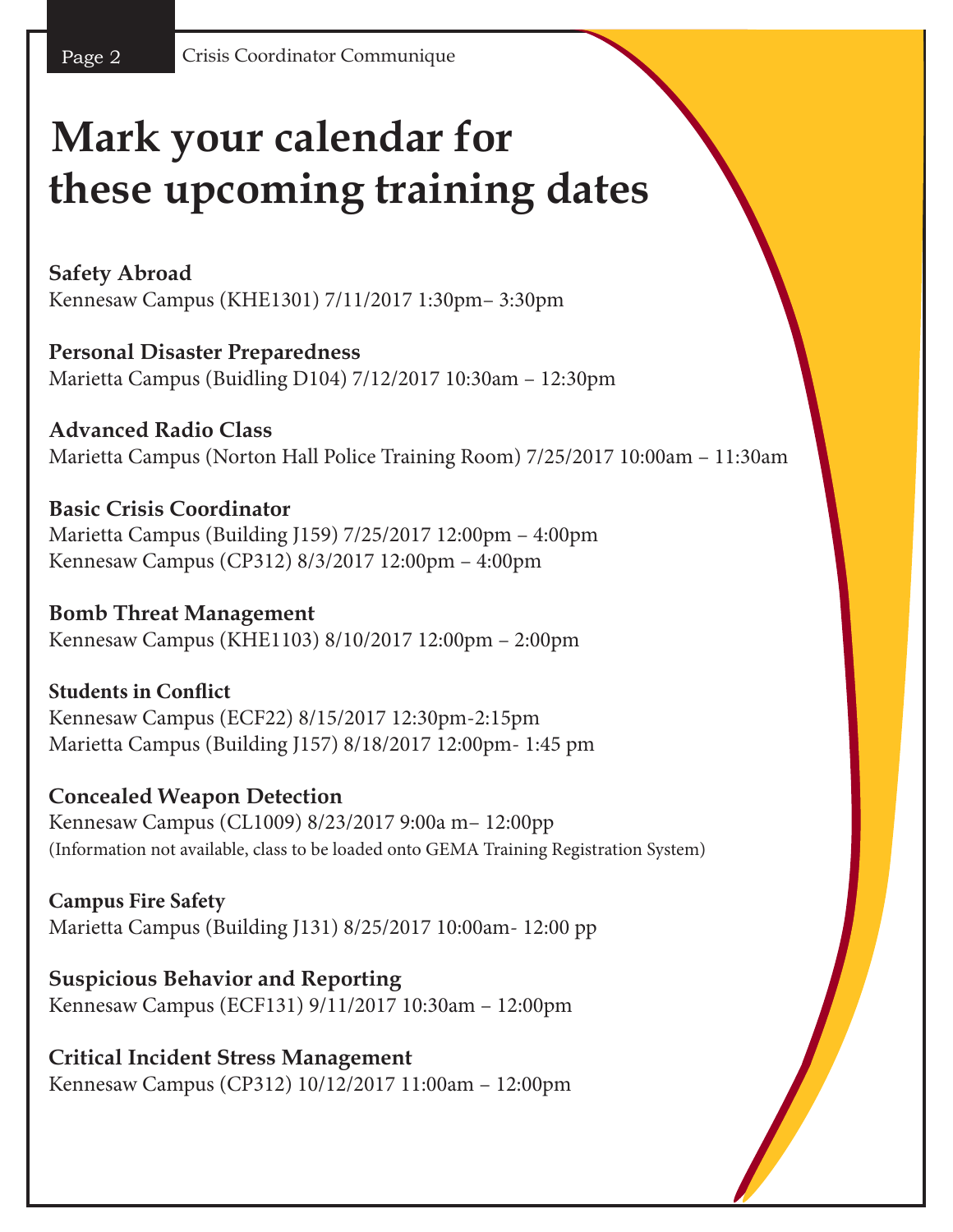## **Lightning Safety Information & Tips Service**

## **Lightning: What You Need to Know**

- **• NO PLACE** outside is safe when thunderstorms are in the area
- If you hear thunder, lightning is close enough to strike you
- When you hear thunder, immediately move to safe shelter: a substantial building with electricity or plumbing or an enclosed, metal-topped vehicle with windows up
- Stay in safe shelter at least 30 minutes after you hear the last sound of thunder



## **Indoor Lightning Safety**

- Stay off corded phones, computers and other electrical equipment that put you in direct contact with electricity
- Avoid plumbing, including sinks, baths and faucets
- Stay away from windows and doors, and stay off porches
- Do not lie on concrete floors, and do not lean against concrete walls

### **Last Resort Outdoor Risk Reduction Tips**

- If you are caught outside with no safe shelter anywhere nearby the following actions may reduce your risk:
- Immediately get off elevated areas such as hills, mountain ridges or peaks
- Never lie flat on the ground
- Never shelter under an isolated tree
- Never use a cliff or rocky overhang for shelter
- Immediately get out and away from ponds, lakes and other bodies of water
- Stay away from objects that conduct electricity (barbed wire fences, power lines, windmills, etc.)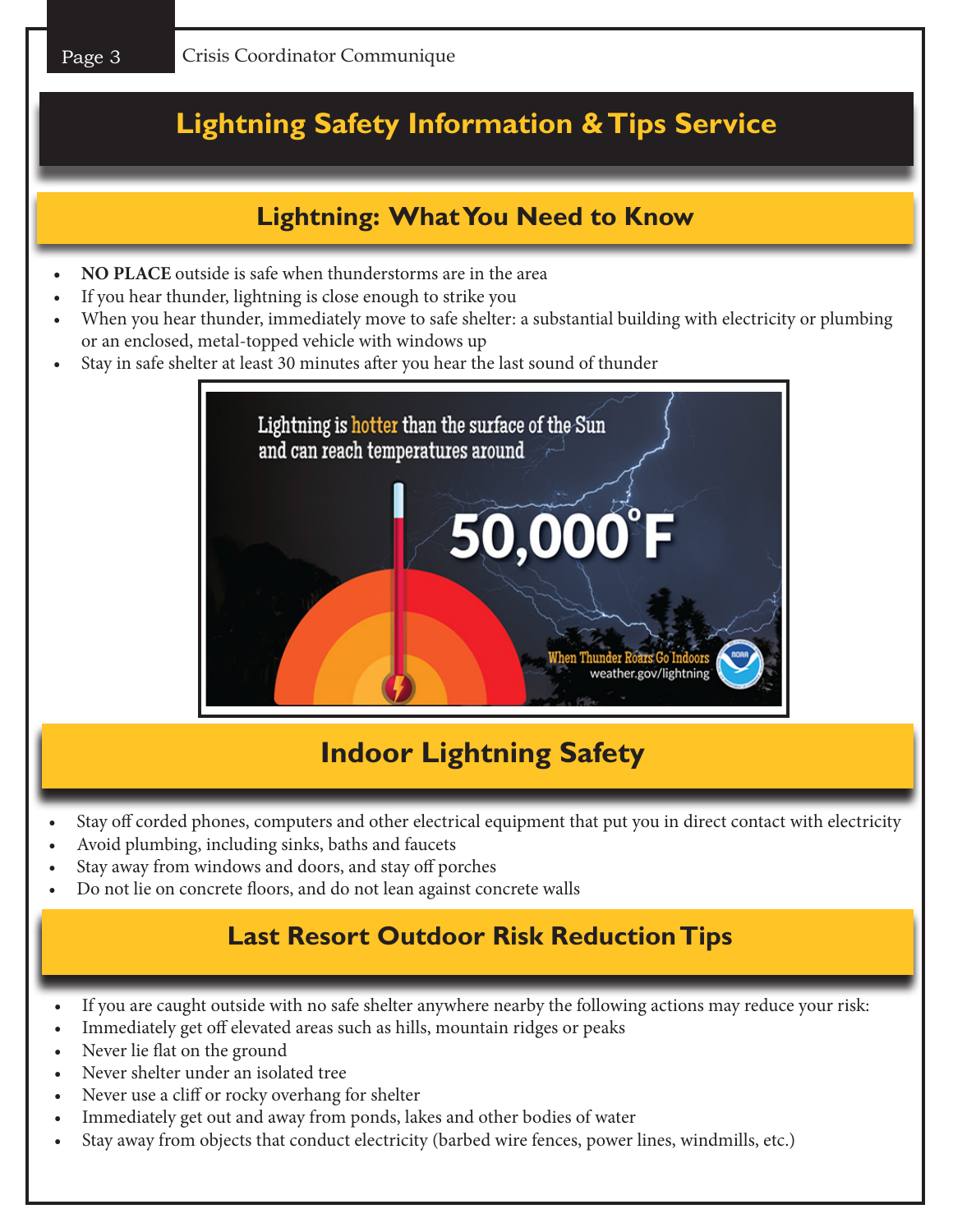# **What to Know During a Tornado Warning**

T ornado warnings are one of the most likely major emergencies for our campus. Due to the large commuter population at Kennesaw State University and our multi-campus locations, KSU activates our tornado warning

protocols for any Tornado warning in Cobb County. This can cause confusion between campuses or even cause a situation where neither the Kennesaw nor Marietta campus are in the warning polygon. The Office of Emergency Management makes every effort to keep the campus population aware of any potential incoming weather, but threatening weather can still occur unexpectedly, as it did

in June. When possible, the Office of Emergency Management will issue any campus-specific cancellations by reviewing the latest weather radar data. We do not encourage buildings to make their own decisions regarding the legitimacy of a tornado warning. We have direct access to the National Weather Service forecasters who issue the warnings and may be aware of additional

storms approaching the area that are not as clear to others. The National Weather Service radar information available to the public takes five to seven minutes to update and a lot can change atmospherically in that time frame.

others and let them know where the safe sheltered locations are in your building. However, we do not condone physically restraining individuals who do not wish to comply or verbally berating people into complying. They are, after



This is a good time to review your own response plan and to make sure you know where the safe sheltering areas are in your building. The Office of Emergency Management is more than willing to help answer any questions regarding these locations. When responding to a tornado warning, remember that you are only personally responsible for your own safety. We encourage you to share the information with

all, adults who can wander out into the storm if they so choose. We encourage our campus partners to be weather awareknow the daily weather risks and if we are expecting bad weather. If the likelihood is high, OEM will provide updates to the campus. We do encourage

Crisis Coordinators to have their radios ready at all times and to ask questions to OEM over the radio if you have any confusion regarding the weather situation. Should you have any questions about the tornado warning process or where to find shelter in your buidling, please email us at: OEM@kennesaw.edu